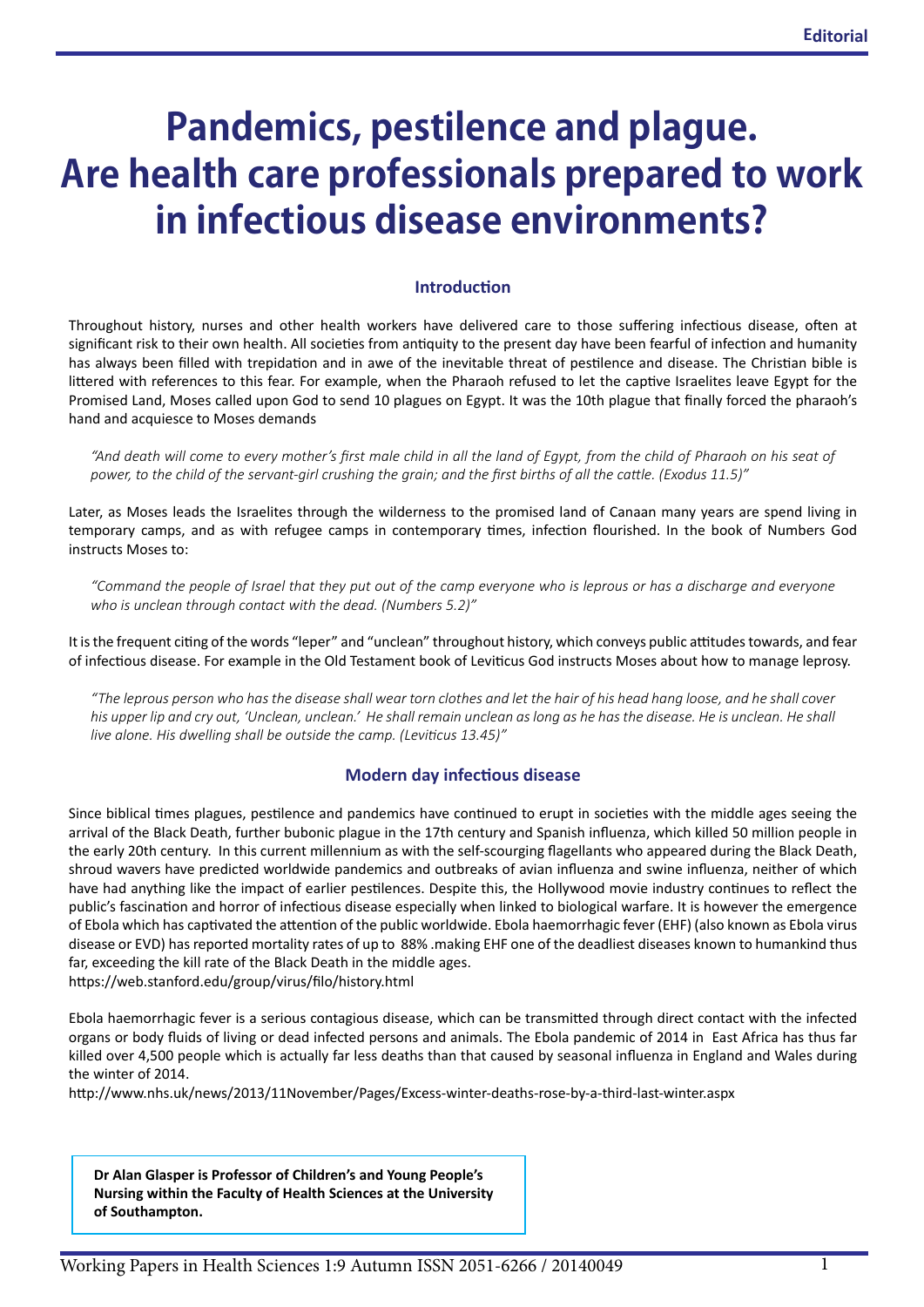#### **Are nurses and other health care professionals prepared to care for patients with highly contagious diseases?**

A number of African health care professionals have already died of Ebola in the line of duty while caring for infected patients. It is therefore timely for health care professionals to remind themselves of the personal dangers of delivering care to infected fever patients. This is especially poignant following the admission of adult nurse William Pooley to the Royal free Hospital in London , after being flown to the UK by a military aircraft after contracting Ebola haemorrhagic fever whilst working as a volunteer nurse in Sierra Leone.

[http://www.theguardian.com/society/2014/sep/09/william-](http://www.theguardian.com/society/2014/sep/09/william)pooley-ebola-sierra-leone-outbreak-epidemic

William survived Ebola and is planning to return to East Africa, to continue his caring role in Sierra Leone. Although the eyes of the world are focused on the unfolding events in Africa, closer to home it is the 2014 flu plan initiative by the Department of Health in conjunction with NHS England and Public Health England, which is noteworthy for its ambition to Increase flu vaccine uptake among frontline health care workers.

As autumn slowly merges into winter, the first signs of seasonal illnesses begin to appear. Runny noses and sore throats herald the increased incidence of the common cold during the autumn and winter months but Influenza a much more malevolent virus is also prevalent during the same period. Deaths from Influenza in England and Wales were 21,497 for the 1999-2000 influenza season (Donaldson et al., 2010) and disappointingly nearly 50% of frontline health and social care workers failed to avail themselves of the Flu vaccination.

In doing so, they put themselves and their patients in danger of infection and the 20/14/15 Flu Plan has been designed to tackle the issue of non-compliance among health care workers who fail to immunise themselves against flu infection.

Every year Public Health England publishes a collection of information entitled the "Green book". This book of information about infectious disease is designed to help health care professionals keep abreast of new developments within the field of infectious disease.

<https://www.gov.uk/government/collections/immunisation>-against-infectious-disease-the-green-book.

The Green Book recommends annual influenza immunisation for health workers directly involved in the care of patients or clients.

Seasonal influenza which unlike Ebola, is transmitted by droplet infection primarily affects the respiratory tract and impacts on susceptible people such as the elderly, people with long term conditions and the very young . Flu can be a serious illness and in susceptible people, there is a risk of them developing illnesses that are life threatening. In certain situations, flu may prove fatal and Glasper (2011) cites the Swine Flu epidemic of 2009, which infected 540,000 people and caused many deaths in the UK.

Although often overlooked it is health care professionals working on the front line of care delivery that are particularly at risk of contracting influenza. Such workers who are involved with direct patient care are highly vulnerable to contacting influenza and should avail themselves of the annual flu vaccine to protect themselves and the patients they care for. Many argue that influenza vaccination of frontline health care staff should be mandatory and this has been considered in some countries. For example, Isaacs and Leask (2008) provide evidence, which shows that vaccinating frontline health staff who care for the inpatient elderly protects them against influenza. However, this same paper also reports that a 2004 North American Hospital initiative to introduce mandatory influenza vaccination for healthcare workers resulted in over 600 complaints by nursing staff. Despite this, immunization uptake within this same hospital rose from 56% to 96%. It needs to be stressed that unimmunized health care workers pose a threat to their patients.

Currie (2012) portrays an insightful assessment of fever nursing, once an important field of practice of the nursing profession, which was developed in the nineteenth century and was part of the original General Nursing Council's register of nurses (part 9 of the register). After the success of antibiotics in the post war years and a belief that this specialised area of nursing was redundant, the fever nursing part of the register was closed.

<http://discovery.nationalarchives.gov.uk/SearchUI/details/C6416>-general-nursing-council-for-england-and-wales--details

In the context of changing and emerging viruses like Ebola and potential avian influenza and possibly biological weapons, Currie (2012) questions the demise of both the fever nurse and the fever hospital.

# **Increasing seasonal influenza vaccination among health care workers to meet the challenge of caring for infectious patients.**

In the absence of mandatory immunisation, strategies to promote immunisation against flu must be pursued with vigilance. Clearly, there are some groups of health professionals who should be vaccinated against seasonal influenza both for their own defense and to protect their patients, many of whom will be highly vulnerable. Of interest in 2012, a Royal College of

Nursing (RCN) Congress resolution, which stated:

*"That this meeting of RCN Congress asks Council to lobby for all nursing staff and students to be required to have an annual flu vaccination and for it to be provided free of charge"*

failed to be accepted and after debate over 90% of the congress delegates did not support the resolution [http://www.rcn.org.uk/newsevents/congress/2012/submit\\_an\\_agenda\\_item/12\\_flu\\_jabs\\_for\\_all](http://www.rcn.org.uk/newsevents/congress/2012/submit_an_agenda_item/12_flu_jabs_for_all)

It was Florence Nightingale first stated the mantra of modern health care

*"It may seem a strange principle to enunciate as the very first requirement in a Hospital that it should do the sick no harm" (Nightingale 1863).* 

In contemporary practice, health care regulators such as the Nursing and Midwifery Council, have a primary mission

 *"to safeguard the health and wellbeing of the public by ensuring that nurses and midwives consistently deliver high quality healthcare"*

(<http://www.nmc-uk.org/About-us/Our>-vision-mission-and-values/)

Although it would be inconceivable for any health care professional to deliberately infect a vulnerable patient, it should be recognised that frontline workers such as nurses are highly susceptible because of their increased exposure, to contracting influenza when compared to members of the public.

Undoubtedly, some may unintentionally become both a harbinger and a vector of influenza for patients, colleagues and members of their own families. Additionally when health workers take sick leave because of influenza, they can contribute to a staffing crisis within a health care institution, which further puts patients at risk. Importantly National Health Service can deal effectively with the winter pressures caused by seasonal illnesses, but high levels of sickness leave among key health worker groups can put a strain on the ability of individual institutions to deliver optimum care standards. Crucially were seasonal flu outbreaks to reach pandemic proportions as seen in previous years the ability of the NHS to provide a national service could well be put in jeopardy.

The 2014 seasonal influenza policy initiative from the Department of Health aspires to raise the issues of non-compliance with the aim of achieving higher levels of immunisation among health care staff. A key component of the flu plan is "Flu fighter" which is an initiative by The NHS Employers organization, which works closely with England, and the Department of Health to improve levels of flu immunization among NHS staff. It is important to stress that uptake of flu immunization by NHS frontline staff achieved its highest level of 55 per cent in 2013/14 but much more needs to be done to encourage further uptake

[http://www.nhsemployers.org/campaigns/flu-](http://www.nhsemployers.org/campaigns/flu)fighter

# **How can health professionals help improve flu immunisation?**

There are many misconceptions about the flu vaccine and health care professionals can deride these by promoting the following messages, which stem from the 2014/15 government flu plan. [https://www.gov.uk/government/publications/flu-](https://www.gov.uk/government/publications/flu)plan-winter-2014-to-2015

• It is the duty of health care professionals such as nurses to do everything in their power to protect patients against

• All citizens are vulnerable to seasonal influenza even when in good general health but frontline health and social care

- infection, including being immunised against flu.
- Self-protection, patient protection and personal family protection can be enhanced by flu immunisation.
- staff are particularly vulnerable especially those whose job brings then into direct contact with sufferers.
- themselves of the vaccine, it encourages others to follow suit.

• Importantly the flu vaccine is safe and effective and despite myths cannot cause flu. When health care professionals avail

# **Conclusion**

Infectious disease will always threaten human kind, and diseases such as Ebola and seasonal infections such as flu can be fatal in certain groups. Health care professionals can minimise the risk to themselves and their patients by availing themselves of vaccines such as that offered annually to protect against flu. Immunisation to flu is free for most target groups but can be purchased for not more than £12 in most pharmacies.